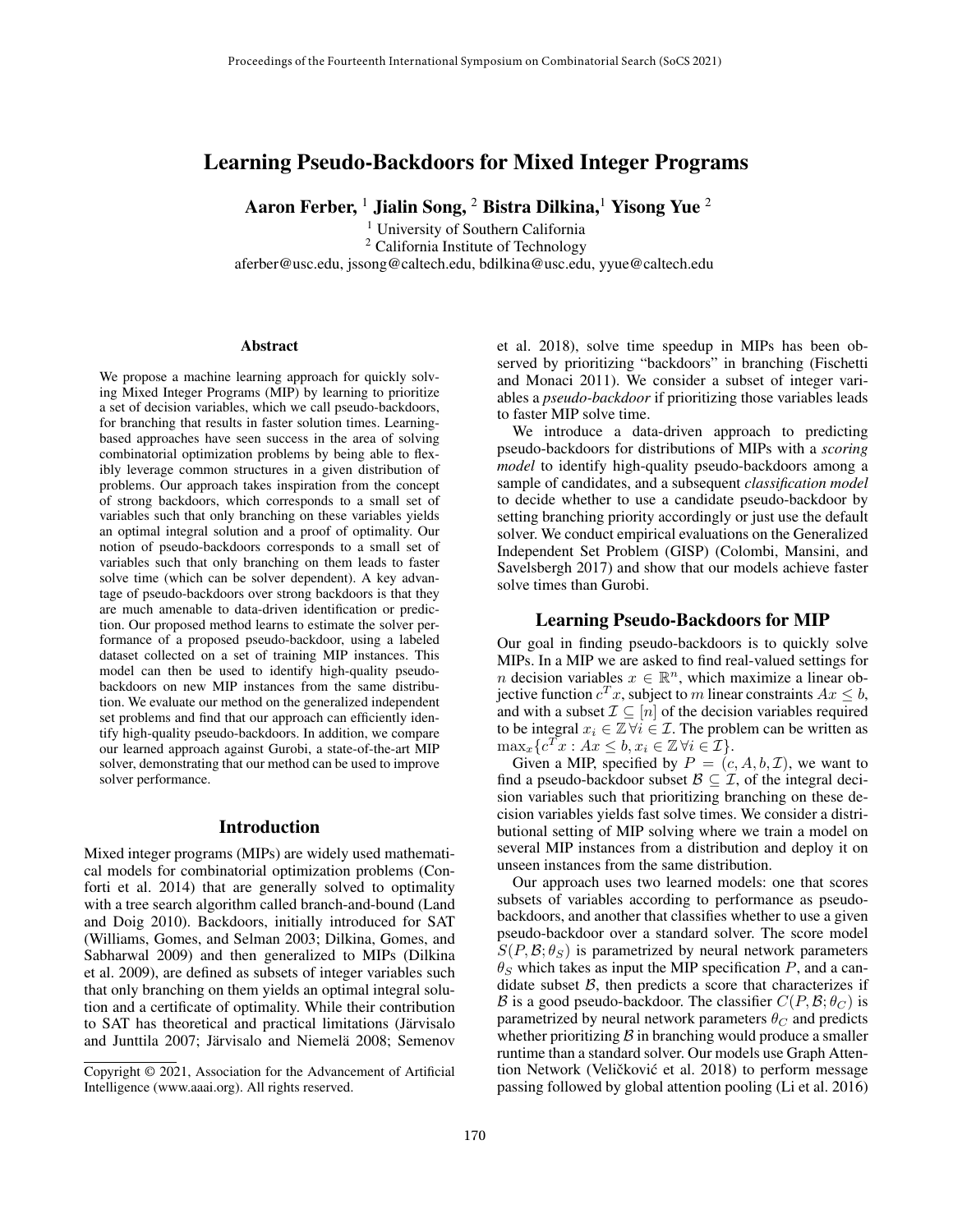| dataset   | solver         | mean | stdev | 25 pct | median | 75 pct | win / tie / loss vs grb |
|-----------|----------------|------|-------|--------|--------|--------|-------------------------|
| gisp easy | grb            | 611  | 182   | 488    | 580    | 681    | 0/100/0                 |
| gisp easy | scorer         | 960  | 755   | 515    | 649    | 915    | 41/0/59                 |
| gisp easy | $scorer + cls$ | 601  | 247   | 481    | 568    | 663    | 24/70/6                 |
| gisp hard | grb            | 2533 | 939   | 1840   | 2521   | 2976   | 0/100/0                 |
| gisp hard | scorer         | 2373 | 855   | 1721   | 2262   | 2926   | 47/0/53                 |
| gisp hard | $score + cls$  | 2326 | 855   | 1654   | 2215   | 2866   | 47/27/26                |

Table 1: Runtime comparison in seconds of standard gurobi (grb), the score model (scorer), and the score model with subsequent classification (scorer+cls) on the test set for 2 hardness settings of gisp.

to represent the graph as a single feature vector, which is then fed into a fully connected network to produce scalar predictions. The MIP is represented as a bipartite graph as in (Gasse et al. 2019) for permutation invariance and parameter sharing. Each MIP has two sets of nodes, one with with nodes representing variables and another representing constraints. Variable nodes have features of the variable's objective coefficient, and root LP status. Constraint nodes have features of the right hand side constant  $b_i$ , root LP dual variables, and sense ( $\leq, \geq$  or =). There is an edge between a variable i and a constraint j with attribute  $A_{ij}$  if variable i appears in constraint  $j$ . The candidate pseudo-backdoor set  $\beta$  is represented as an additional binary feature for each variable node with value 1 if the variable is in  $\beta$  and 0 otherwise. Encoding the input  $(P, \mathcal{B})$  as a graph allows us to leverage state-of-the-art techniques in making predictions on graphs.

We train the score model  $S$  by learning to score subsets of integer variables based on their quality (i.e. runtime) as pseudo-backdoors. The training data contains multiple pseudo-backdoor candidates for each train MIP instance. For a MIP  $P$  and two candidate subsets of integer variables  $\mathcal{B}_1, \mathcal{B}_2$  of P, we compute the marginal ranking loss (Tsochantaridis et al. 2005)  $loss(s_1, s_2, y)$  =  $\max(0, -y(s_1-s_2)+m)$  for a given margin value m, where  $s_1 = S(P, \mathcal{B}_1; \theta_S), s_2 = S(P, \mathcal{B}; \theta_S)$  are the scalar score estimates and y is the ranking label (−1 if  $\mathcal{B}_1$  leads to a smaller runtime than  $B_2$ , 1 othewise). Using the ranking loss trains the model to focus on distinguishing between relative performance per-instance rather than accurately modeling the absolute performance. At test time, we sample pseudobackdoor candidate sets, score them using our model, and use the one with the best score to set branching priorities.

We learn a subsequent classifier module to determine whether to use the candidate subset or the default MIP solver. The classifier has the same architecture as the scoring model, taking as input the bipartite graph representation of the MIP  $P$  and a candidate subset  $B$ , and outputting a scalar logit for binary classification. The training data contains the most promising pseudo-backdoor for each MIP instance, with a binary label indicating whether the pseudobackdoor solved the MIP faster than the standard solver.

## Experiment Results

We evaluate our method's two components on MIP instances sampled from two hardness settings of the Generalized Independent Set Problem (GISP) (Hochbaum and Pathria 1997). Each hardness setting has 3 sets of 100 MIPs each,  $\mathcal{D}_s$  for fitting the score model,  $\mathcal{D}_c$  for the classification model, and  $D_t$  for testing results. For each of the 300 MIPs, we sample 50 candidate pseudo-backdoors containing  $1\%$  of the integer variables in a given MIP, with variable selection probability proportional to the variables' root LP fractionality as in (Dilkina et al. 2009).

Table 1 shows that the score model alone performs well on many instances. On the hard instances, scorer performs well, having 6% faster runtimes than gurobi on average, and winning in 47 instances. However, scorer has 57% slower runtimes on the easy instances, but still outperformed gurobi on 41 instances, demonstrating that while it has poorer performance on average, it has potential for yielding fast solve times on many instances. Additionally, we can see that the score model alone has much higher variability than Gurobi on the easy instances. This undesired property further motivates the inclusion of the classifier model to improve the overall performance. The scorer + cls model outperforms Gurobi across both MIP distributions in terms of the time distribution for MIP solving. It performs well across distributions of instances, having the lowest solve times on average and at different quantiles. The score + cls pipeline outperforms gurobi by  $2\%$ ,  $8\%$  on average for easy, and hard instances respectively. In terms of win / tie / loss, the scorer's losses against gurobi are reduced by the classifier while its wins are retained. Furthermore, the variability on the gisp easy instances is reduced to be on par with Gurobi.

#### Conclusion

In this extended abstract, we have presented a flexible method for learning and using pseudo-backdoors to improve MIP solving. Inspired by previous work on backdoors in MIPs, our method is comprised of two parts: an initial ranking model which scores candidate pseudo-backdoors according to how fast they will solve a given MIP, and a subsequent classification module to determine whether the selected pseudo-backdoor will indeed result in faster runtime compared with a base solver. Across varying difficulty levels of GISP distributions, our method finds high-quality pseudobackdoors on unseen MIP instances. Furthermore, we find that the combination of the score model and the classification model yields consistently faster solution times compared to a state-of-the-art solver.